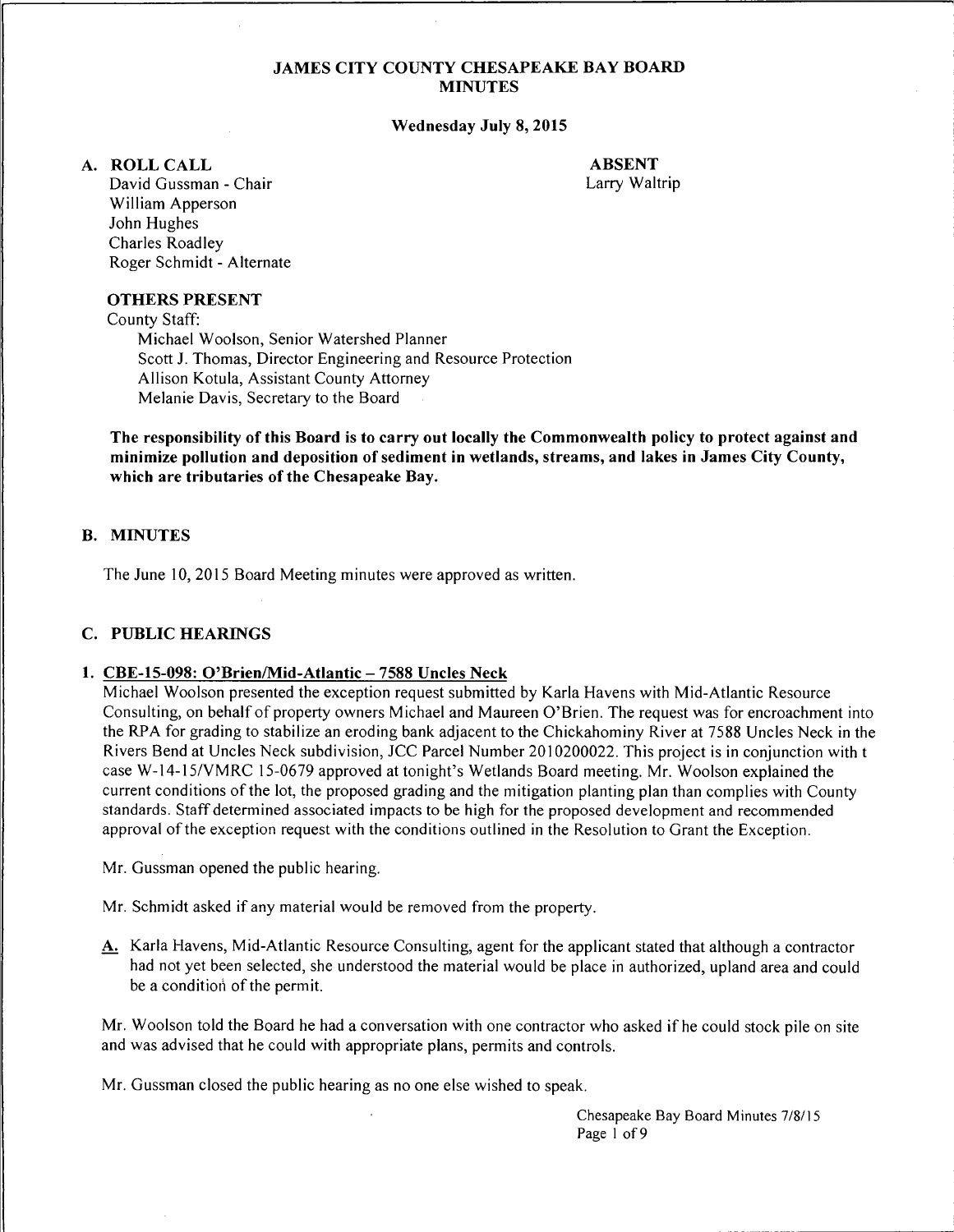Mr. Roadley said it was obvious something needed to be done to control the erosion at this site and the proposed approach was sound.

Mr. Hughes made a motion to adopt the resolution to grant the exception for Chesapeake Bay Board Case CBE-15-098 at 7588 Uncles Neck, Parcel #2010200022.

The motion was approved by a 5-0 vote.

## **RESOLUTION** GRANTING AN EXCEPTION ON JCC RE TAX PARCEL NO. 2010200022

- WHEREAS, Karla Havens with Mid-Atlantic Consulting, on behalf of Michael and Maureen O'Brien (the "Applicant") has applied to the Chesapeake Bay Board of James City County (the "Board") to request an exception to the use of the Resource Protection Area (the "RPA") on a parcel of property identified as JCC RE Tax Parcel No. 2010200022 and further identified as 7588 Uncles Neck in the Rivers Bend at Uncles Neck subdivision (the "Property") as set forth in the application CBE-15-098 for the purpose of stabilizing an actively eroding bank in conjunction with the installation of an offshore stone sill and sand beach nourishment; and
- WHEREAS, the Board has listened to the arguments presented and has carefully considered all evidence entered into the record.
- NOW, THEREFORE, following a public hearing on July 8, 2015, the Chesapeake Bay Board of James City County by a majority vote of its members FINDS that:
	- I. The exception request is the minimum necessary to afford relief.
	- 2. Granting the exception will not confer upon the Applicant any special privileges denied by Chapter 23, Chesapeake Bay Preservation, of the James City County Code, to other property owners similarly situated in the vicinity.
	- 3. The exception request will be in harmony with the purpose and intent of Chapter 23 of the James City County Code, and is not of substantial detriment to water quality.
	- 4. The exception request is not based on conditions or circumstances that are self-created or selfimposed, nor does the request arise from conditions or circumstances either permitted or nonconforming that are related to adjacent parcels.
	- 5. Reasonable and appropriate conditions are hereby imposed, as set forth below, which will prevent the exception request from causing a degradation of water quality.
	- 6. In granting this exception, the following conditions are hereby imposed to prevent this exception request from causing degradation of water quality:
		- I) The applicant must obtain all other necessary federal, state, and local permits as required for the project.
		- 2) Prior to construction, the limits of work shall be staked and/or flagged and approved by the Engineering and Resource Protection Division.
		- 3) Prior to construction, a \$2,000 surety shall be submitted in a form acceptable to the County Attorney's office, to guarantee the mitigation.
		- 4) There shall be a 90% survival rate of the planted material after one growing season or additional plantings completed to reach 90% of the original quantity prior to surety release.
		- 5) The surety will be held for a minimum of one growing season after planting.
		- 6) The Engineering and Resource Protection Division Director reserves the right to require additional erosion and sediment control measures for this project if field conditions warrant their use.

Chesapeake Bay Board Minutes 7/8/15 Page 2 of 9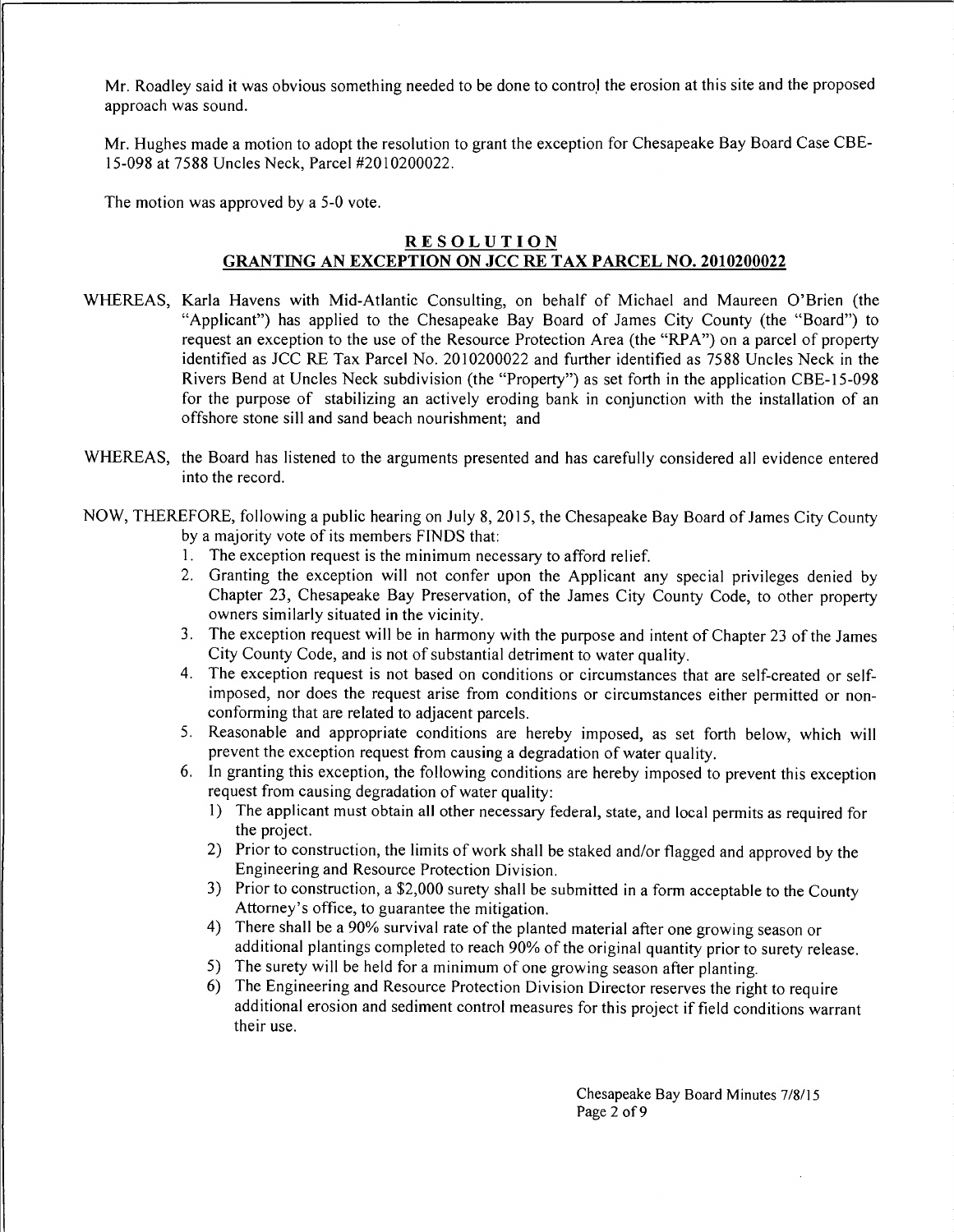- 7) This exception request approval shall become null and void if construction has not begun by July 8, 2016.
- 8) Written requests for an extension to an exception shall be submitted to the Engineering and Resource Protection Division no later than 6 weeks prior to the expiration date.

# 2. CBE-15-014: Rauch Development/AES Consulting Engineers - 3401 Rochambeau Dr

Michael Woolson presented the exception request submitted by AES Consulting Engineers, on behalf of Rauch Development Co, LLC for encroachment into the RPA associated with installation of a gravity sanitary sewer and permanent maintenance easement for the White Hall Section 4 plan of development. Mr. Woolson described all impacts and the proposed mitigation listed in the WQIA submitted for this project. He then described the site conditions and the proposed impacts requiring this Board's approval. Staff determined these impacts to be moderate for the proposed development and recommended approval of the exception request with the conditions outlined in the Resolution to Grant the Exception.

Mr. Apperson asked if there would be anything in place to protect the sewer bridge from falling timber.

Mr. Woolson said this question had been raised before and staff was advised by the James City Service Authority (JCSA) that although trees had fallen on the bridges none had ever broken them.

Mr. Gussman opened the public hearing.

A. Howard Price, AES Consulting Engineers, was present and stated he would answer any questions.

Mr. Gussman closed the public hearing as the Board and no questions and no one else wished to speak.

Mr. Roadley stated he would be abstaining due to his firm's prior association with the project.

Mr. Schmidt made a motion to adopt the resolution to grant the exception for Chesapeake Bay Board Case CBE-15-014 for White Hall Section 4 at 3401 Rochambeau, Parcel fD # 1220100014A.

The motion was approved by a 4-0-1 vote. (Mr. Roadley abstained)

# **RESOLUTION** GRANTING AN EXCEPTION ON JCC RE TAX PARCEL 1220100014A

- WHEREAS, AES Consulting Engineers on behalf of Rauch Development Co LLC, (the "Applicant") has applied to the Chesapeake Bay Board of James City County (the "Board") to request an exception to the use of the Resource Protection Area (the "RPA") on a parcel of property identified as JCC RE Tax Parcel 1220100014A and further identified as 3401 Rochambeau Drive (the "Property") as set forth in the application CBE-15-014 for a gravity sanitary sewer line and permanent maintenance easement for the proposed White Hall Section 4 development; and
- WHEREAS, the Board has listened to the arguments presented and has carefully considered all evidence entered into the record.
- NOW, THEREFORE, following a public hearing on July 8, 2015, the Chesapeake Bay Board of James City County by a majority vote of its members FINDS that:
	- I. The exception request is the minimum necessary to afford relief.
	- 2. Granting the exception will not confer upon the Applicant any special privileges denied by Chapter 23, Chesapeake Bay Preservation, of the James City County Code, to other property owners similarly situated in the vicinity.

Chesapeake Bay Board Minutes 7/8/15 Page 3 of 9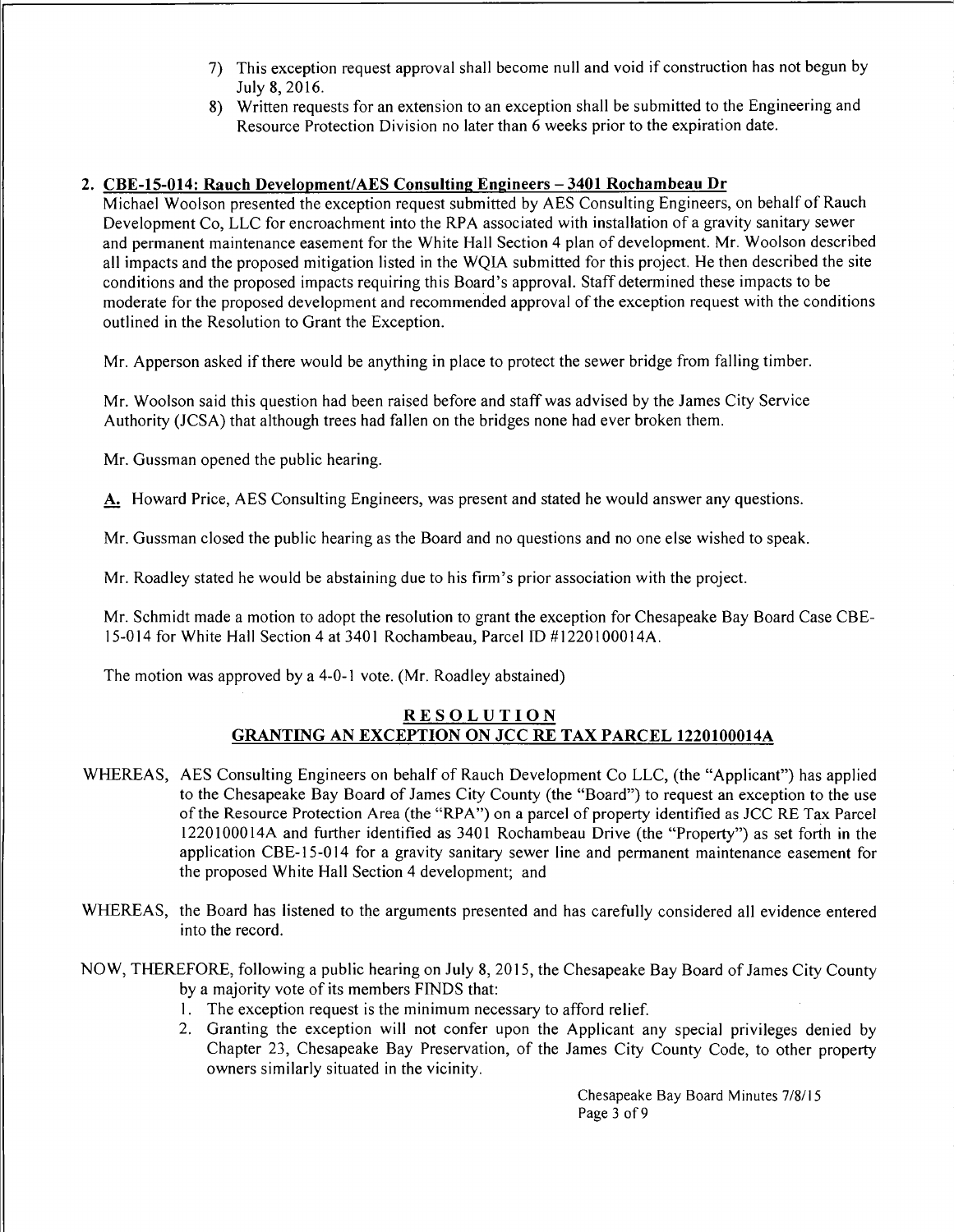- 3. The exception request will be in harmony with the purpose and intent of Chapter 23 of the James City County Code, and is not of substantial detriment to water quality.
- 4. The exception request is not based on conditions or circumstances that are self-created or selfimposed, nor does the request arise from conditions or circumstances either permitted or nonconforming that are related to adjacent parcels.
- 5. Reasonable and appropriate conditions are hereby imposed, as set forth below, which will prevent the exception request from causing a degradation of water quality.
- 6. In granting this exception, the following conditions are hereby imposed to prevent this exception request from causing degradation of water quality:
	- 1) The applicant must obtain all other necessary federal, state and local permits as required for the project.
	- 2) Full implementation of the plan of development County Plan No. S-0043-2014/SP-0074- 2014 once approved.
	- 3) Preserve 0.90 acres on forested land in a Natural Open Space easement dedicated to James City County as shown in the submittal.
	- 4) All impacts to the RPA will be realized and stabilized as quickly as practicable.
	- 5) This exception request approval shall become null and void if construction has not begun by July 8, 2016.
	- 6) Written requests for an extension to an exception shall be submitted to the Engineering and Resource Protection Division no later than 6 weeks prior to the expiration date.

# **3. CBE-15-097: Anthony-112 North Trace**

Michael Woolson advised the Board that the applicant wished to defer the public hearing for this case and suggested the Board place a sunset clause on the deferral forcing the applicant to come before the Board or withdraw his application by a specific date.

Mr. Roadley asked the nature of the application and reason for deferral.

Mr. Woolson stated the applicant was having issues with FEMA and looking into other options.

Mr. Hughes made a motion to defer the public hearing for Chesapeake Bay Board Case CBE-15-097 at 112 North Trace, Parcel #3210700008 until the Chesapeake Bay Board meeting scheduled for January 2016.

The motion was approved by a 5-0 vote.

## **4. CBE-15-099: Adolphi/Heart's** Ease **Landscape & Garden Design -110 Heathery**

Michael Woolson presented the exception request submitted by Peggy Krapf with Heart's Ease Landscape & Garden Design on behalf of property owner Ron Adolphi for encroachment into the RPA associated with installation of a permeable patio, retaining wall, flagstone paver paths and a pondless water feature at 110 Heathery in the Fords Colony subdivision, parcel 3810400150. In 2010 two lots were combined into one for the current configuration of this lot. The house was constructed in 2013 and impacts to the RPA at that time were administratively approved. The current exception request was for accessory structures that by ordinance must be considered for approval by this Board. Mr. Woolson described the current conditions, topography and safety issues of the site. He also described and showed the location of the proposed accessory structures. Staff determined impacts associated with this proposal to be moderate and recommended approval of the exception request with the conditions outlined in the Resolution to Grant the Exception.

Mr. Gussman opened the public hearing.

Chesapeake Bay Board Minutes 7/8/15 Page 4 of 9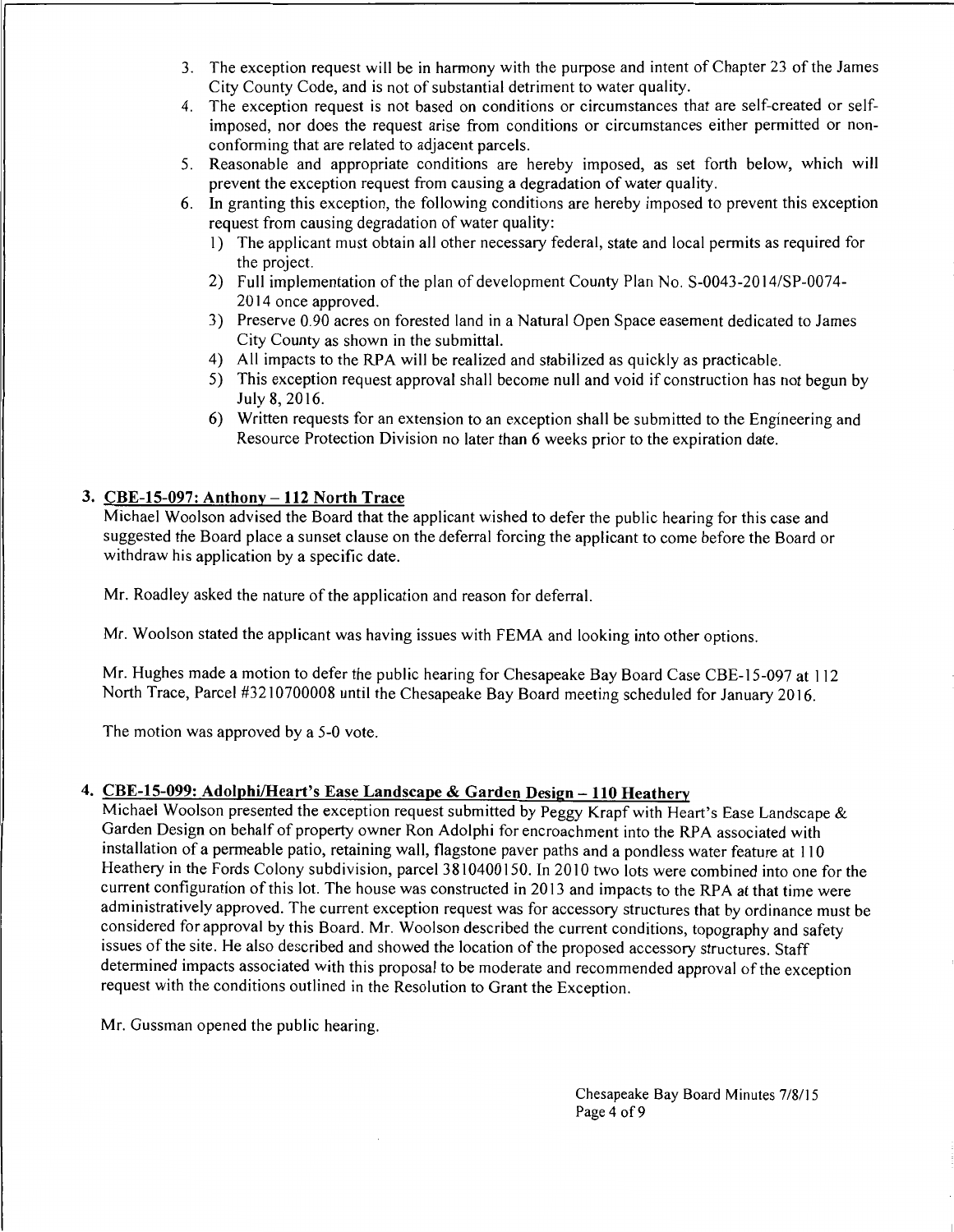Mr. Roadley asked how deep the subgrade would be beneath the pervious pavers for water infiltration.

- **A.** Peggy Krapf, Landscape Designer with Heart's Ease Landscape & Garden Design stated the intent was to cause as little disturbance as possible so each paver would be installed separately with stone under each paver and plantings in the six inch strips between each paver.
- Mr. Gussman closed the public hearing as no one else wished to speak.

Mr. Roadley said he appreciated the removal of turf and the use of infiltration measures but was concerned with multiple exceptions being granted on the same property. He would rather have had this exception request presented with the exception request for the house so the Board could better judge the RPA impacts.

Mr. Apperson made a motion to adopt the resolution to grant the exception for Chesapeake Bay Board Case CBE-15-099 at 110 Heathery, Parcel ID #3810400150.

The motion was approved by a 5-0 vote.

## **RESOLUTION GRANTING AN EXCEPTION ON JCC RE TAX PARCEL 3810400150**

- WHEREAS, Peggy Krapf, Heart's Ease Landscape & Garden Design on behalf of Ron Adolphi, (the "Applicant") has applied to the Chesapeake Bay Board of James City County (the "Board") to request an exception to the use of the Resource Protection Area (the "RPA") on a parcel of property identified as JCC RE Tax Parcel No. 3810400150 and further identified as 110 Heathery in the Ford's Colony subdivision (the "Property") as set forth in the application CBE-15-099 for the purpose of installing a permeable patio, flagstone pavers, a pond-less water feature and a retaining wall; and
- WHEREAS, the Board has listened to the arguments presented and has carefully considered all evidence entered into the record.
- NOW, THEREFORE, following a public hearing on July 8, 2015, the Chesapeake Bay Board of James City County by a majority vote of its members FINDS that:
	- 1. The exception request is the minimum necessary to afford relief.
	- 2. Granting the exception will not confer upon the Applicant any special privileges denied by Chapter 23, Chesapeake Bay Preservation, of the James City County Code, to other property owners similarly situated in the vicinity.
	- 3. The exception request will be **in** harmony with the purpose and intent of Chapter 23 of the James City County Code, and is not of substantial detriment to water quality.
	- 4. The exception request is not based on conditions or circumstances that are self-created or selfimposed, nor does the request arise from conditions or circumstances either permitted or nonconforming that are related to adjacent parcels.
	- 5. Reasonable and appropriate conditions are hereby imposed, as set forth below, which will prevent the exception request from causing a degradation of water quality.
	- 6. In granting this exception, the following conditions are hereby imposed to prevent this exception request from causing degradation of water quality:
		- l) The applicant must obtain all other necessary permits as required for the project.
		- 2) The applicant must submit, for County review and approval the pervious paver block system design worksheet, consistent with the *County's Guidelines* & *Specifications for*  **Pervious Paver Block Systems as Part of the Chesapeake Bay Exceptions (Residential** *Applications).*

Chesapeake Bay Board Minutes 7/8/15 Page 5 of 9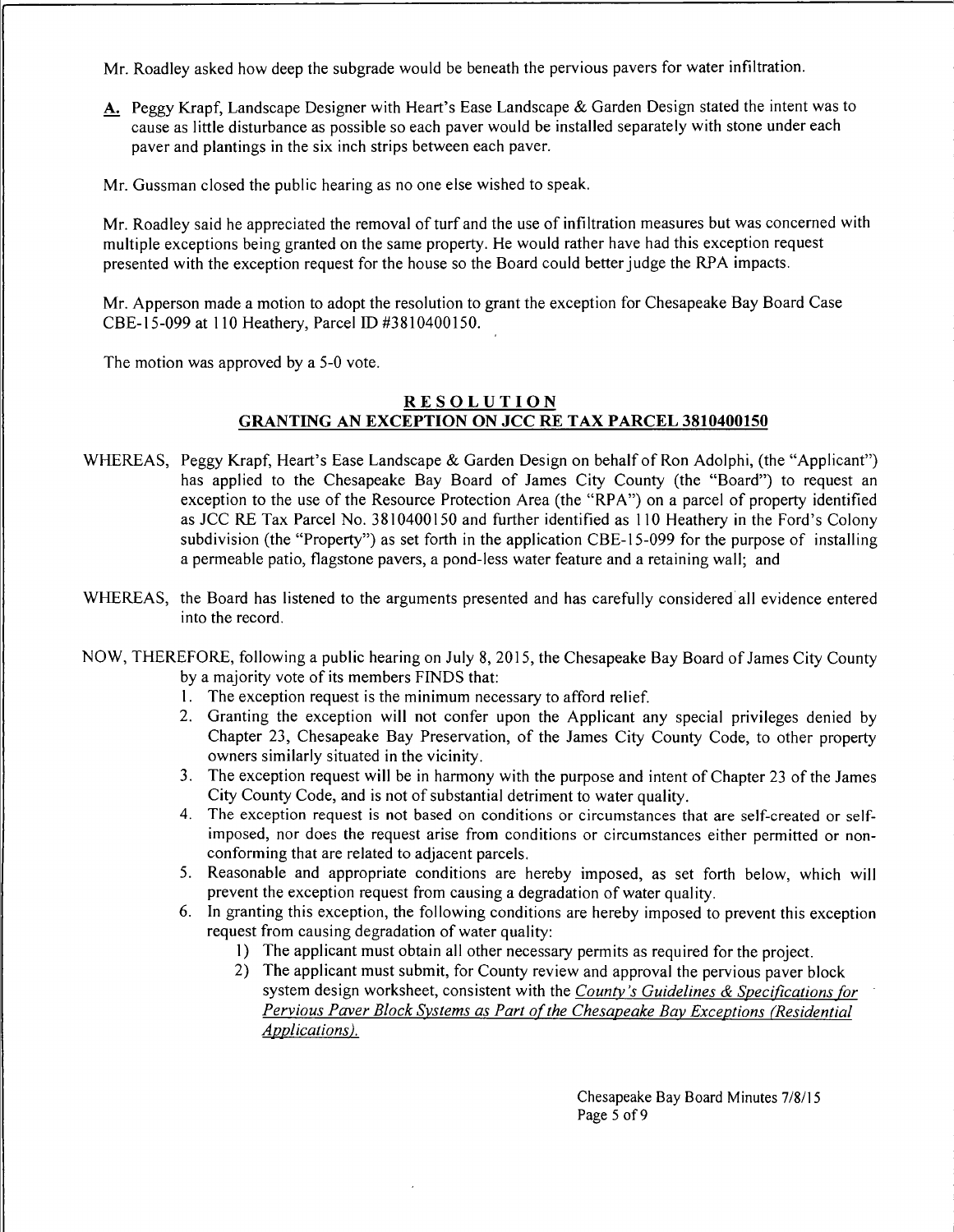- 3) A surety of \$1,500 will be required in a form acceptable to the County Attorney's office, to guarantee the required mitigation plantings.
- 4) This exception request approval shall become null and void if construction has not begun by July 8, 2016.
- 5) Written requests for an extension to an exception shall be submitted to the Engineering and Resource Protection Division no later than 6 weeks prior to the expiration date.

# 5. CBE-15-102: Schumann/Wassum -114 Archers Hope Dr.

Scott J. Thomas presented the exception request submitted by Daniel Wassum of Hopke and Associates, on behalf property owner Keith Schumann. The exception request was for encroachment into the RPA associated with construction of basement additions to the existing single family dwelling built in 1975 at 114 Archers Hope Drive in the Kingspoint subdivision, parcel 4930280007. Mr. Thomas described the current conditions and topography of the site and the location and construction of the proposed addition. He further described the proposed mitigation including a green roof. Staff determined impacts associated with this proposal to be low and recommended approval of the exception request with the conditions outlined in the Resolution to Grant the Exception.

Mr. Roadley asked for the final elevation of the proposed additions.

Mr. Thomas believed they were at ground level and one of the additions was under a deck.

Mr. Gussman opened and the public hearing.

A. Daniel Wassum with Hopke and Associate, agent for the applicant clarified that one of the additions would be under the existing house not just the deck and would not increase impervious cover. The addition with the green roof would be at ground level.

Mr. Gussman closed the public hearing as no one else wished to speak.

Mr. Schmidt made a motion to adopt the resolution to grant the exception for Chesapeake Bay Board Case CBE-15-102 at 114 Archers Hope, Parcel ID #4930280007.

The motion was approved by a 5-0 vote.

# RESOLUTION GRANTING AN EXCEPTION ON JCC RE TAX PARCEL 4930280007

- WHEREAS, Mr. Daniel Wassum with Hopke and Associates on behalf of Keith Schumann (the "Applicant") has applied to the Chesapeake Bay Board of James City County (the "Board") to request an exception to the use of the Resource Protection Area (the "RPA") on a parcel of property identified as JCC RE Tax Parcel No. 4930280007 and further identified as 114 Archers Hope Drive in the Kingspoint subdivision (the "Property") as set forth in the application CBE-15-102 for the purpose of constructing a basement addition to the existing home; and
- WHEREAS, the Board has listened to the arguments presented and has carefully considered all evidence entered into the record.
- NOW, THEREFORE, following a public hearing on July 8, 2015, the Chesapeake Bay Board of James City County by a majority vote of its members FINDS that:
	- 1. The exception request is the minimum necessary to afford relief.

Chesapeake Bay Board Minutes 7/8/15 Page 6 of 9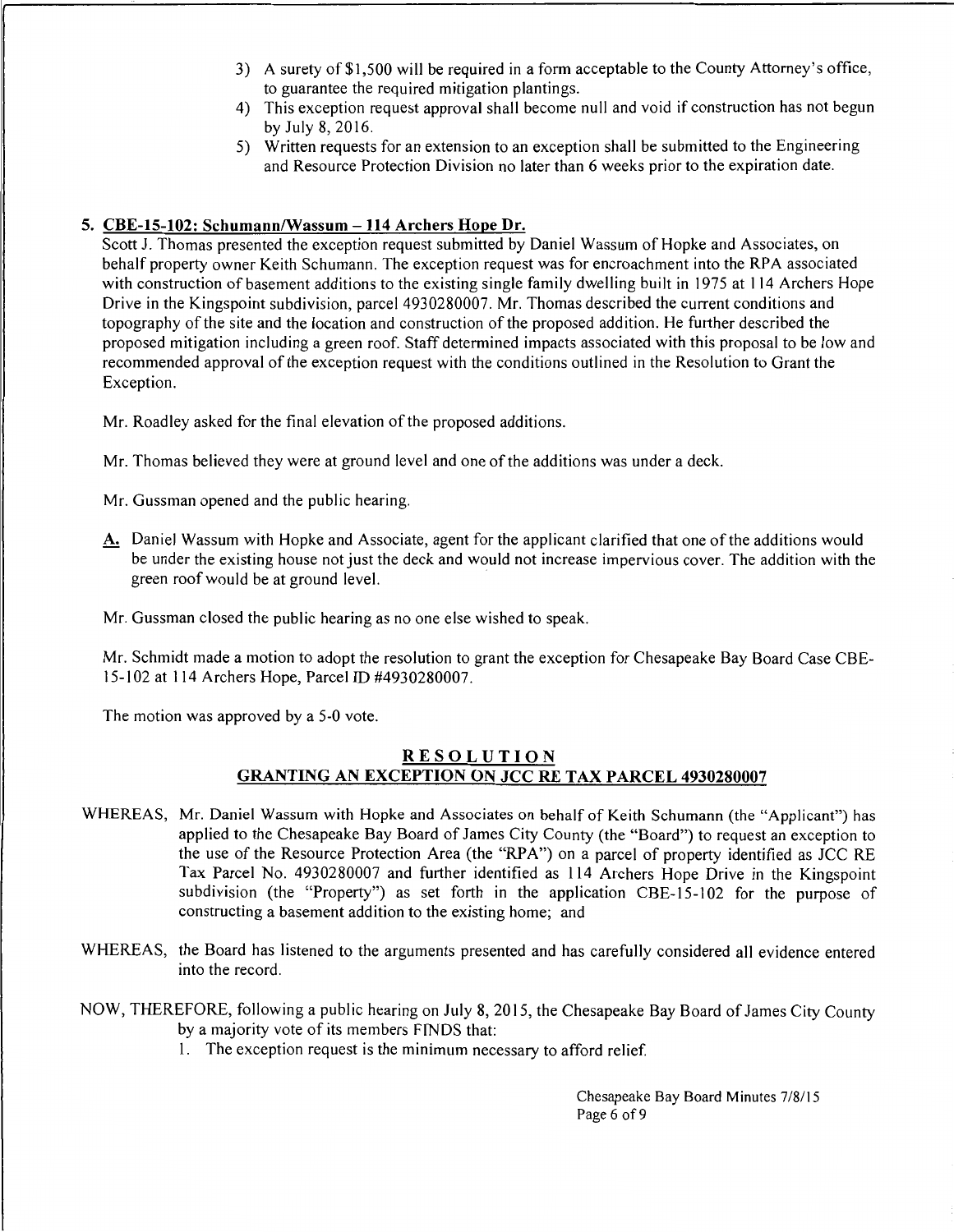- 2. Granting the exception will not confer upon the Applicant any special privileges denied by Chapter 23, Chesapeake Bay Preservation, of the James City County Code, to other property owners similarly situated in the vicinity.
- 3. The exception request will be in harmony with the purpose and intent of Chapter 23 of the James City County Code, and is not of substantial detriment to water quality.
- 4. The exception request is not based on conditions or circumstances that are self-created or selfimposed, nor does the request arise from conditions or circumstances either permitted or nonconforming that are related to adjacent parcels.
- 5. Reasonable and appropriate conditions are hereby imposed, as set forth below, which will prevent the exception request from causing a degradation of water quality.
- 6. In granting this exception, the following conditions are hereby imposed to prevent this exception request from causing degradation of water quality:
	- 1) The applicant must obtain all other necessary federal, state and local permits as required for the project including building permits through the County's Building Safety and Permits Division.
	- 2) Design and installation of the green vegetated roof system over Addition # 1 shall follow an appropriate industry accepted standard such as Virginia DEQ Stormwater Design Specification No. 5 (Vegetated Roof) or similar ASTM, AIA, or equivalent standard.
	- 3) Prior to construction, a \$4,500 surety shall be submitted in a form acceptable to the County Attorney's office, to guarantee the mitigation including the green roof component.
	- 4) This exception request approval shall become null and void if construction has not begun by July 8, 2016.
	- 5) Written requests for an extension to an exception shall be submitted to the Engineering and Resource Protection Division no later than 6 weeks prior to the expiration date.

# 6. CBE-15-104: Coastal Construction and Development/Roth Environmental - 117 Stowe

Michael Woolson presented the exception request submitted by Coastal Construction and Development for encroachment into the RPA associated with construction of a single family dwelling and retaining wall at 117 Stowe in the Fords Colony subdivision, parcel 3720600044. Mr. Matt Roth with Roth Environmental performed the wetland and RPA delineation on this lot and it has been approved by staff. Mr. Woolson described the special conditions and limitations on this lot including the JCSA utility easement, the drainage from the currently unbuilt adjacent lot, the approval from Fords Colony for a 15 foot encroachment into the rear yard setback and the lack of a stormwater infiltration system in the mitigation plan due to the high water table. Staff determined impacts associated with this proposal to be high. The proposed mitigation plan has been submitted and exceeds the County standards. Staff recommended approval of the exception request with the conditions outlined in the Resolution to Grant the Exception.

Mr. Roadley asked if the areas in green on the mitigation plan would be turf grass approximately 8 feet from the wetlands. He also asked if the lot was platted before adoption of the Chesapeake Bay Preservation ordinance.

Mr. Woolson stated turf grass was proposed however, he was not sure it would survive in this shaded area. The lot was platted in 1997 before the 2004 revision when the BMP was identified as an RPA feature.

Mr. Gussman opened the public hearing.

A. Matt Roth with Roth Environmental reiterated the challenges with this lot describe by Mr. Woolson. He explained the efforts and multiple configurations that went into designing a house comparable to others in the neighborhood and avoiding the wetlands. He said the proposed encroachment into the RPA was similar to the encroachment on the neighboring lots. He explained the grass areas were for access, all other areas around the house would be mulch beds and the stormwater would be treated by the existing BMPs.

> Chesapeake Bay Board Minutes 7/8/15 Page 7 of 9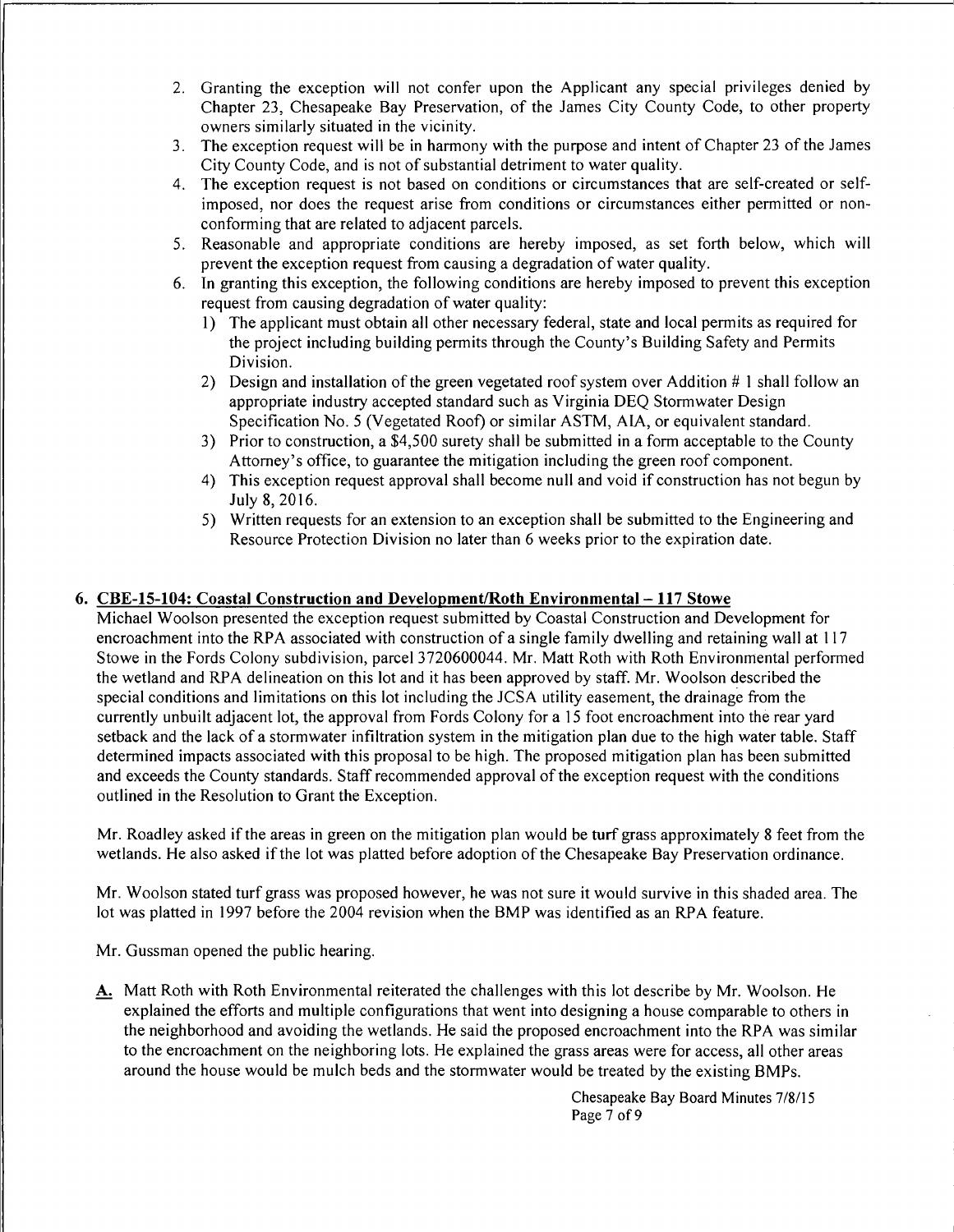Mr. Schmidt asked what type of turf grass would be planted

A. Mr. Roth stated it would probably be a shade tolerant fescue.

Mr. Roadley stated he understood these lots were challenging and that this lot was platted prior to the ordinance revision. He also appreciated the measures the applicant took to reduce the setback and add the retaining wall minimizing some impacts however, the proposed mitigation plan was typical of a foundation planting plan you would expect for any residential construction and he was still concerned with proximity to the wetlands and impacts to the RPA.

Mr. Gussman closed the public hearing as no one else wished to speak.

All Board members agreed this was definitely a challenging lot.

Mr. Hughes made a motion to adopt the resolution to grant the exception for Chesapeake Bay Board Case CBE-15-104 at 117 Stowe, Parcel ID #3 720600044.

The motion was approved by a 5-0 vote.

## **RESOLUTION GRANTING AN EXCEPTION ON JCC RE TAX PARCEL #3720600044**

- WHEREAS, Mr. Stan Stunnett with Coastal Construction and Development LLC (the "Applicant") has applied to the Chesapeake Bay Board of James City County (the "Board") to request an exception to the use of the Resource Protection Area (the "RPA") on a parcel of property identified as JCC RE Tax Parcel 3720600044 and further identified as 117 Stowe in the Ford's Colony subdivision (the "Property") as set forth in the application CBE-15-104 for the purpose of constructing a single family home, and retaining wall; and
- WHEREAS, the Board has listened to the arguments presented and has carefully considered all evidence entered into the record.
- NOW, THEREFORE, following a public hearing on July 8, 2015, the Chesapeake Bay Board of James City County by a majority vote of its members FINDS that:
	- 1. The exception request is the minimum necessary to afford relief.
	- 2. Granting the exception will not confer upon the Applicant any special privileges denied by Chapter 23, Chesapeake Bay Preservation, of the James City County Code, to other property owners similarly situated in the vicinity.
	- 3. The exception request will be in harmony with the purpose and intent of Chapter 23 of the James City County Code, and is not of substantial detriment to water quality.
	- 4. The exception request is not based on conditions or circumstances that are self-created or selfimposed, nor does the request arise from conditions or circumstances either pennitted or nonconforming that are related to adjacent parcels.
	- 5. Reasonable and appropriate conditions are hereby imposed, as set forth below, which will prevent the exception request from causing a degradation of water quality.
	- 6. In granting this exception, the following conditions are hereby imposed to prevent this exception request from causing degradation of water quality:
		- I) The applicant must obtain all other necessary federal, state, and local permits as required for the project.
		- 2) Prior to construction, a \$3,000 surety shall be submitted in a form acceptable to the County Attorney's office, the guarantee the mitigation.

Chesapeake Bay Board Minutes 7/8/15 Page 8 of 9